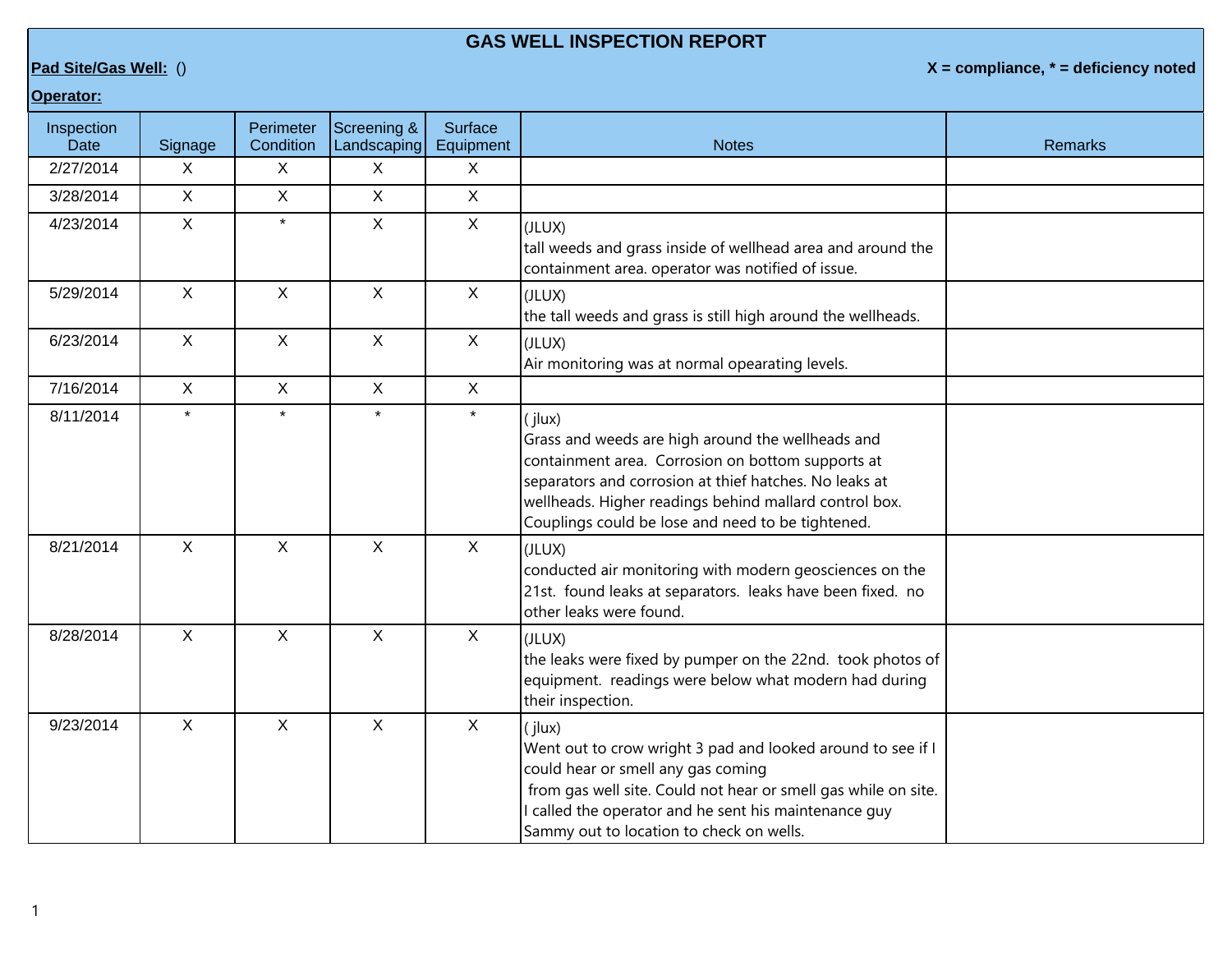| 10/17/2014 | X            | X.           | X            | $\mathsf{X}$ | (JLUX)<br>Tall weeds and grass around well heads and containment<br>area. contacted operator on issue. No air monitoring during<br>inspection.                                                       |
|------------|--------------|--------------|--------------|--------------|------------------------------------------------------------------------------------------------------------------------------------------------------------------------------------------------------|
| 11/25/2014 | $\mathsf{X}$ | $\mathsf{X}$ | $\mathsf{X}$ | $\mathsf{X}$ |                                                                                                                                                                                                      |
| 12/22/2014 | $\mathsf{X}$ | X.           | $\mathsf{X}$ | $\mathsf{X}$ | (JLUX)<br>contact operator about the weeds growing near the<br>wellheads.                                                                                                                            |
| 1/8/2015   | $\mathsf{X}$ | $\mathsf{X}$ | $\mathsf{X}$ | $\mathsf{X}$ | (JLUX)<br>the tall grass was mowed.                                                                                                                                                                  |
| 2/10/2015  | $\mathsf{X}$ | $\mathsf{X}$ | $\mathsf{X}$ | X            | (JLUX)<br>Modern Geosciences conducted an air monitoring inspection<br>today. No leaks were found onsite.                                                                                            |
| 2/20/2015  | $\star$      | $\star$      | $\star$      | $\star$      | (JLUX)<br>Matt and I walked the pad site and compressor station for<br>odors. We didnt smell any odors in the air. No leaks at<br>either site.                                                       |
| 3/23/2015  | $\mathsf{X}$ | X            | X            | $\mathsf{X}$ |                                                                                                                                                                                                      |
| 4/27/2015  | X            | X            | X            | $\mathsf{X}$ | (JLUX)<br>tall weeds and grass at wellheads and containment area                                                                                                                                     |
| 5/11/2015  | $\mathsf{X}$ | $\mathsf{X}$ | $\mathsf{X}$ | X            | (JLUX)<br>the grass was mowed around the wellheads and<br>containment area.                                                                                                                          |
| 6/25/2015  | $\mathsf{X}$ | $\mathsf{X}$ | X            | $\mathsf{X}$ | (JLUX)<br>tall weed and grass around wellheads. ER Meeting<br>scheduled for July 16th at 9am.                                                                                                        |
| 7/16/2015  | $\star$      | $\star$      | $\star$      | $\star$      | (JLUX)<br>Emergency Response meeting was held on site at 9am. BB,<br>DH, BB and officer Wendell were on site along with Tyler and<br>Sammy with Red Oak. No leaks. All the esv's are painted<br>red. |
| 8/18/2015  | $\mathsf{X}$ | $\mathsf{X}$ | $\mathsf{X}$ | $\star$      | (JLUX)<br>Air monitring inspection was conducted today with Modern<br>Geosciences. Leaks were found at the separators mallard<br>box and regulators. The operator has been notified of the<br>leaks. |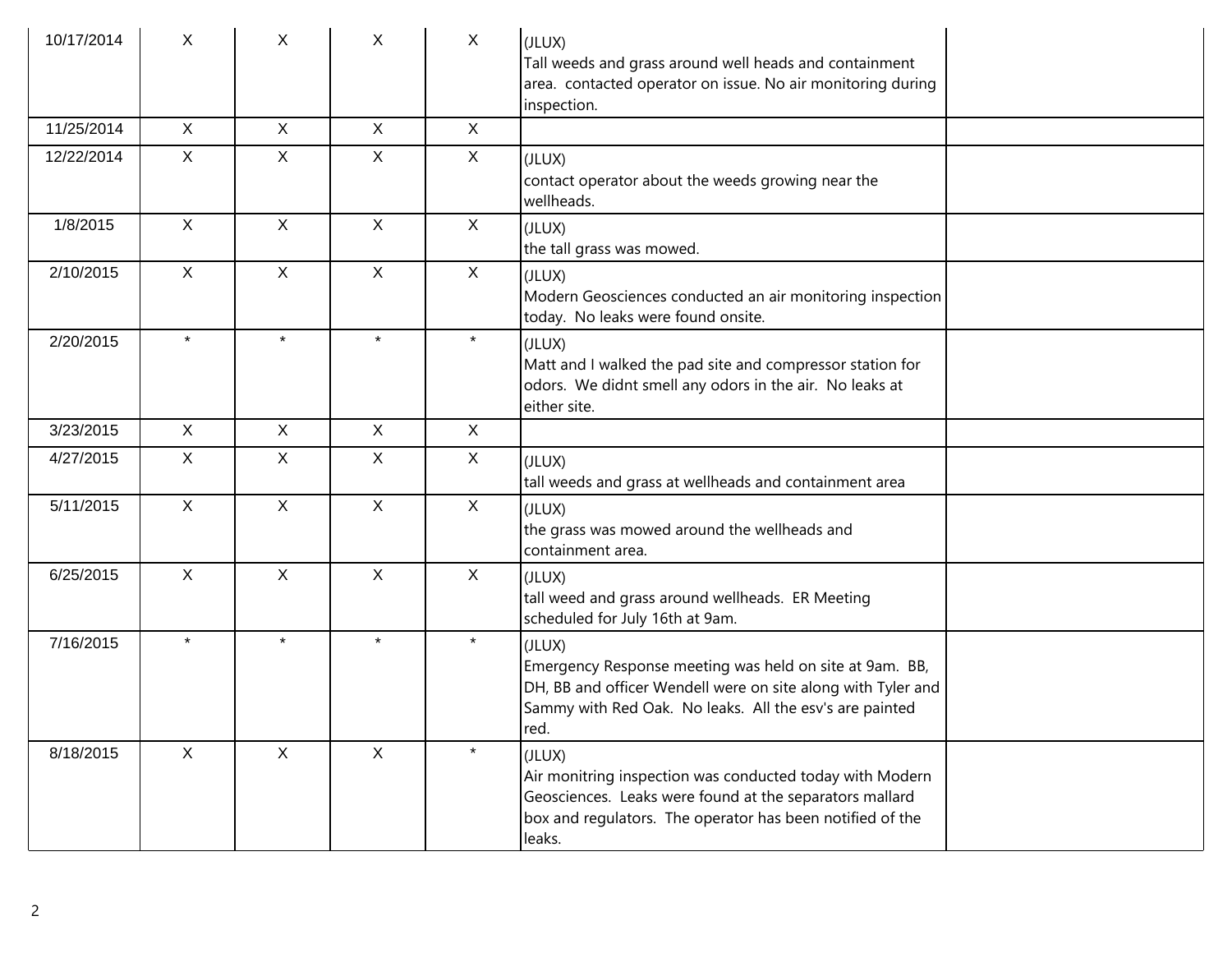| 9/21/2015  | X            | X            | X            | X            | (JLUX)<br>reinspection done. no leaks found                                                                                                                                                                                                                                      |
|------------|--------------|--------------|--------------|--------------|----------------------------------------------------------------------------------------------------------------------------------------------------------------------------------------------------------------------------------------------------------------------------------|
| 9/24/2015  | X            | $\mathsf{X}$ | $\mathsf{X}$ | $\mathsf{X}$ |                                                                                                                                                                                                                                                                                  |
| 10/15/2015 | X            | $\mathsf{X}$ | $\mathsf{X}$ | $\mathsf{X}$ |                                                                                                                                                                                                                                                                                  |
| 10/27/2015 | $\star$      | $\star$      | $\star$      | $\star$      | (JLUX)<br>no issues on site. I talked to Tyler Deines and he said that<br>TCEQ just got done with their emissions inspection last week.<br>Everything was good.                                                                                                                  |
| 11/11/2015 | $\star$      | $\star$      | $\star$      | $\star$      | (JLUX)<br>no leaks found on site.                                                                                                                                                                                                                                                |
| 11/23/2015 | $\star$      | $\star$      | $\star$      | $\star$      |                                                                                                                                                                                                                                                                                  |
| 12/9/2015  | X            | X            | X            | X            |                                                                                                                                                                                                                                                                                  |
| 1/22/2016  | $\star$      | $\star$      | $\star$      | $\star$      |                                                                                                                                                                                                                                                                                  |
| 2/12/2016  | $\mathsf{X}$ | $\mathsf{X}$ | X            | X            | (JLUX)<br>air monitoirng inspection conducted by Modern Geosciences<br>today. Two leaks were found on locationl. One leak was<br>found at the regulator on well #5 separator and the other at<br>the vertical separators mallard control box. Operator was<br>notified of leaks. |
| 2/16/2016  | $\star$      | $\star$      | $\star$      | $\star$      | (JLUX)<br>reinspection done. no leaks found.                                                                                                                                                                                                                                     |
| 3/8/2016   | $\star$      | $\star$      | $\star$      | $\star$      | (JLUX)<br>tall weeds and grass.                                                                                                                                                                                                                                                  |
| 4/5/2016   | $\star$      | $\star$      | $\star$      | $\star$      |                                                                                                                                                                                                                                                                                  |
| 4/14/2016  | $\star$      | $\star$      | $\star$      | $\star$      |                                                                                                                                                                                                                                                                                  |
| 5/2/2016   | $\star$      | $\star$      | $\star$      | $\star$      | (JLUX)<br>tall weeds and grass                                                                                                                                                                                                                                                   |
| 5/9/2016   | $\star$      | $\star$      | $\star$      | $\star$      | (JLUX)<br>grass is tall around the wellheads. also, more dumping on<br>pad site 5. (housing material)                                                                                                                                                                            |
| 5/24/2016  | $\star$      | $\star$      | $\star$      | $\star$      | (JLUX)<br>grass was dead around wellheads and containment but was<br>still high. needs to be mowed.                                                                                                                                                                              |
| 6/20/2016  | $\star$      | $\star$      | $\star$      | $\star$      |                                                                                                                                                                                                                                                                                  |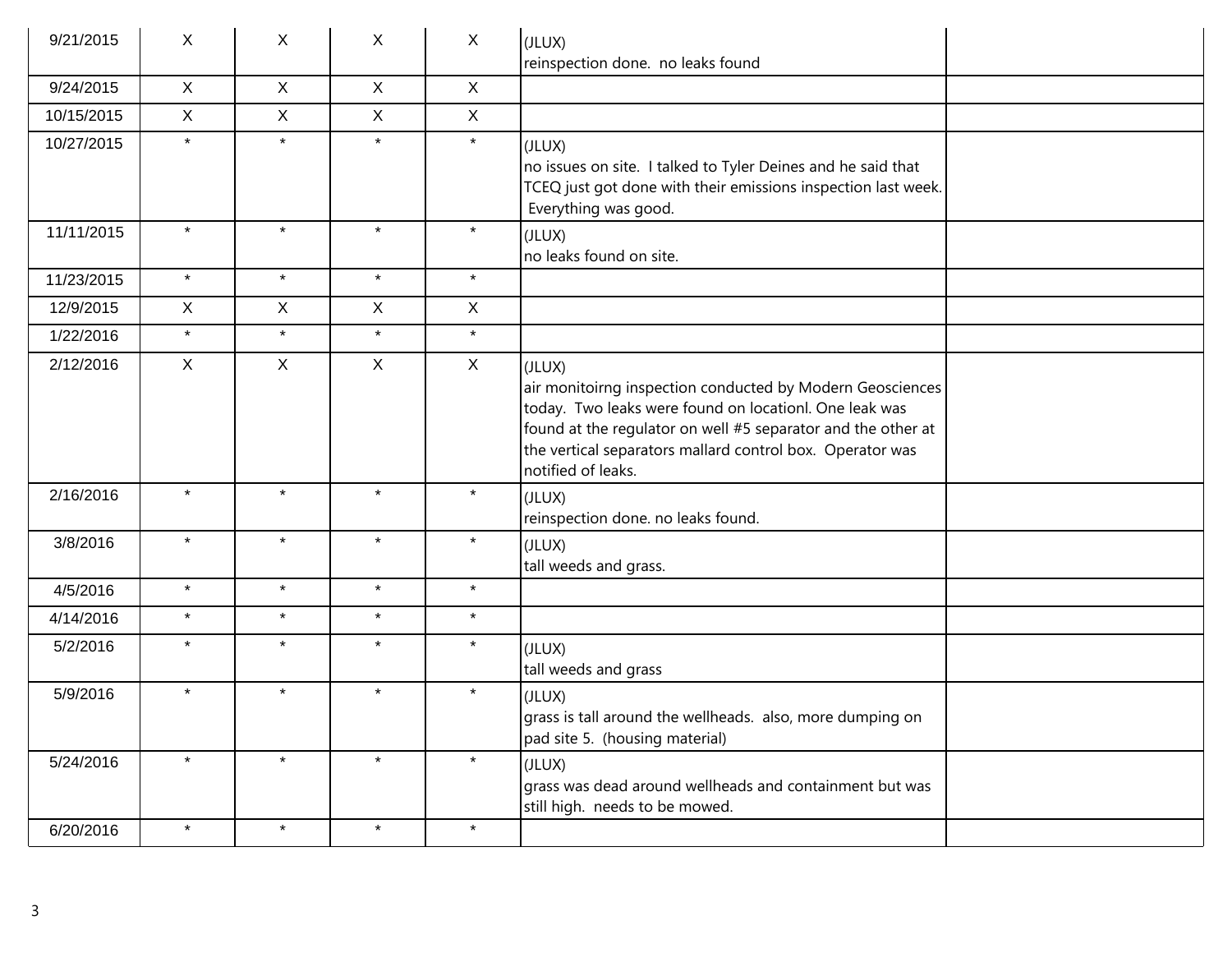| 7/12/2016  |         |         |         | $\star$ | (JLUX)<br>tall weeds and grass near wellheads and containment area.                                                                                                                                                                                                          |
|------------|---------|---------|---------|---------|------------------------------------------------------------------------------------------------------------------------------------------------------------------------------------------------------------------------------------------------------------------------------|
| 8/15/2016  | $\star$ | $\star$ | $\star$ | $\star$ | (JLUX)<br>grass was mowed around pad.                                                                                                                                                                                                                                        |
| 8/18/2016  | $\star$ | $\star$ | $\star$ | $\star$ | (JLUX)<br>air monitoring inspection conducted with modern<br>geosciences. leaks were found at separators. operator was<br>notified of leaks.                                                                                                                                 |
| 8/30/2016  | $\star$ | $\star$ | $\star$ | $\star$ | (JLUX)<br>reinspection was done. no leaks.                                                                                                                                                                                                                                   |
| 9/20/2016  | $\star$ | $\star$ | $\star$ | $\star$ | (JLUX)<br>took compressor noise reading from the containment area.                                                                                                                                                                                                           |
| 9/23/2016  | $\star$ | $\star$ | $\star$ | $\star$ | (JLUX)<br>inspection done. tall grass near wellheads.                                                                                                                                                                                                                        |
| 10/13/2016 | $\star$ | $\star$ | $\star$ | $\star$ |                                                                                                                                                                                                                                                                              |
| 10/25/2016 | $\star$ | $\star$ | $\star$ | $\star$ | (JLUX)<br>The second AST was very corroded on the top and sides and<br>needs to be looked at by the operator. I called Tyler Deines<br>about the tank condition. He will send Sammy (pumper) to<br>inspect the tank to determine if the tank needs to be<br>replaced or not. |
| 11/11/2016 | $\star$ | $\star$ | $\star$ | $\star$ | (JLUX)<br>conducted inspection. no issues.                                                                                                                                                                                                                                   |
| 11/18/2016 | $\star$ | $\star$ | $\star$ | $\star$ | (JLUX)<br>met with Tyler and talked about cleaning up the pad sites<br>and landscaping the pads due to the development going in.                                                                                                                                             |
| 12/21/2016 | $\star$ | $\star$ | $\star$ | $\star$ | (JLUX)<br>no issues.                                                                                                                                                                                                                                                         |
| 1/9/2017   | $\star$ | $\star$ | $\star$ | $\star$ |                                                                                                                                                                                                                                                                              |
| 1/18/2017  | $\star$ | $\star$ | $\star$ | $\star$ |                                                                                                                                                                                                                                                                              |
| 1/26/2017  | $\star$ | $\star$ | $\star$ | $\star$ |                                                                                                                                                                                                                                                                              |
| 2/6/2017   | $\star$ | $\star$ | $\star$ | $\star$ | (JLUX)<br>Montalcino Estates phase 2 has begun on property<br>surrounding the pad sites. need to talk to operator about<br>landscaping around pad site.                                                                                                                      |
| 2/15/2017  | $\star$ | $\star$ | $\star$ | $\star$ |                                                                                                                                                                                                                                                                              |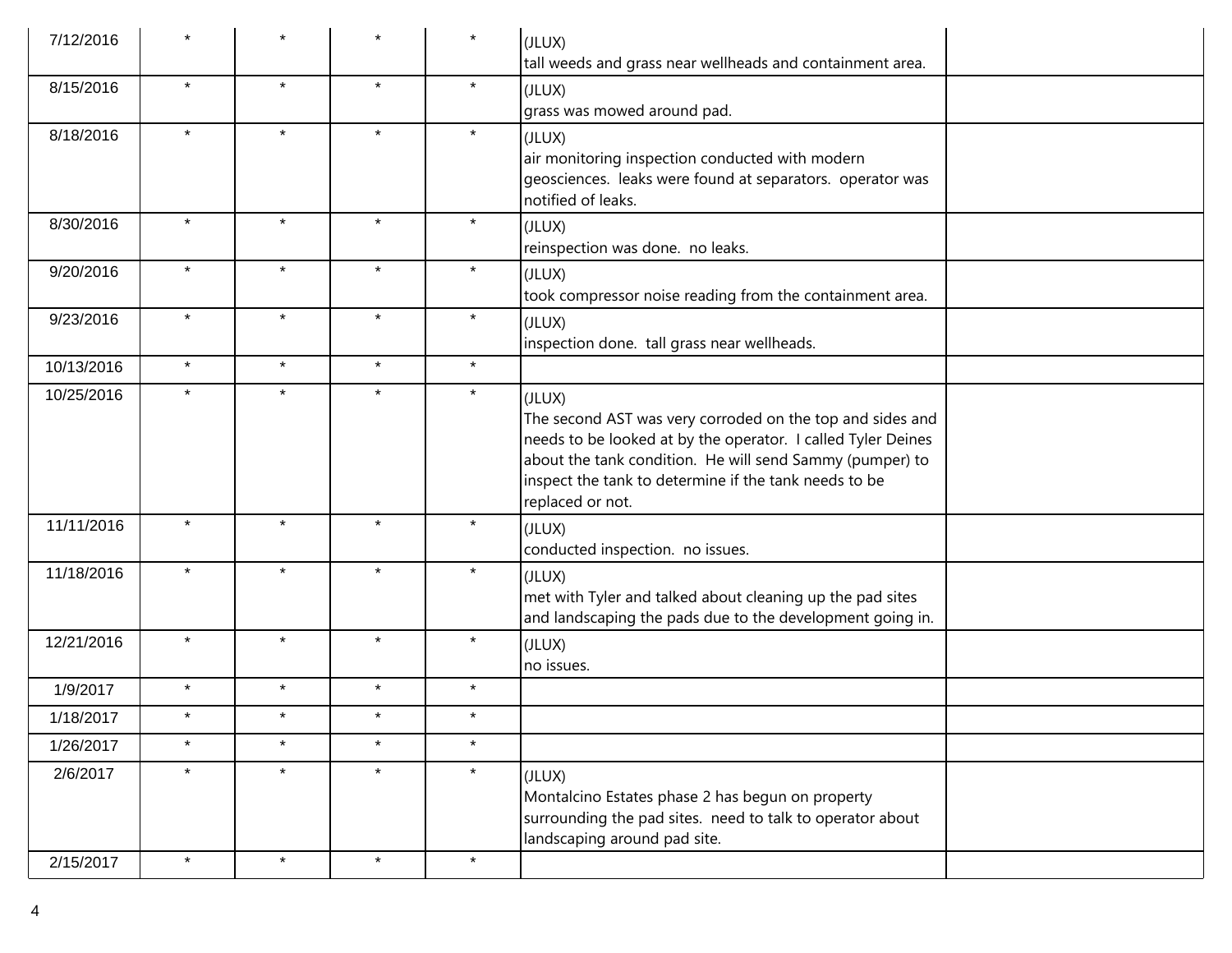| 2/23/2017 |         |         |         |         | (JLUX)<br>air monitoring inspections conducted today by Modern<br>Geosciences. No leaks found on site.                                                                                                                                                                               |
|-----------|---------|---------|---------|---------|--------------------------------------------------------------------------------------------------------------------------------------------------------------------------------------------------------------------------------------------------------------------------------------|
| 3/9/2017  | $\star$ | $\star$ | $\star$ | $\star$ |                                                                                                                                                                                                                                                                                      |
| 3/13/2017 | $\star$ | $\star$ | $\star$ | $\star$ |                                                                                                                                                                                                                                                                                      |
| 3/14/2017 | $\star$ | $\star$ | $\star$ | $\star$ | (JLUX)<br>work was being done around site. crew was using pad to<br>gain access to work site without permission. built road to<br>edge of pad.                                                                                                                                       |
| 3/15/2017 |         | $\star$ | $\star$ | $\star$ | (JLUX)<br>talked to the crew that was taking the soil sample this<br>afternoon and told them that pad site 3 was off limits to all<br>construction companies because it's an active site. the road<br>to get to site was under contruction but they were to allow<br>trucks to pass. |
| 3/27/2017 |         | $\star$ |         | $\star$ | (JLUX)<br>talked to lance on site about the gas well sites and getting<br>an agreement with the operator on the use of the pad sites.<br>It's in the works. Working on getting the tank corrosion<br>taken care of at the CW 3 site.                                                 |
| 4/7/2017  | $\star$ | $\star$ | $\star$ | $\star$ |                                                                                                                                                                                                                                                                                      |
| 4/27/2017 | $\star$ | $\star$ | $\star$ | $\star$ | (JLUX)<br>no issues                                                                                                                                                                                                                                                                  |
| 5/9/2017  | $\star$ | $\star$ | $\star$ | $\star$ | (JLUX)<br>conducted the emergency response meeting with Enlink at<br>Tour 18 compressor station. No issues with the site.                                                                                                                                                            |
| 5/30/2017 | $\star$ | $\star$ | $\star$ | $\star$ | (JLUX)<br>the equipment needs painting. (corrosion, fading)                                                                                                                                                                                                                          |
| 6/13/2017 | $\star$ | $\star$ | $\star$ | $\star$ | (JLUX)<br>tall weeds and grass on site. notified operator                                                                                                                                                                                                                            |
| 6/19/2017 | $\star$ | $\star$ | $\star$ | $\star$ | (JLUX)<br>high weeds and grass at wellheads and around containment<br>area. notified operator.                                                                                                                                                                                       |
| 7/20/2017 | $\star$ | $\star$ | $\star$ | $\star$ | (JLUX)<br>tall grass.                                                                                                                                                                                                                                                                |
| 8/10/2017 | $\star$ | $\star$ | $\star$ | $\star$ | (JLUX)<br>tall weeds and grass                                                                                                                                                                                                                                                       |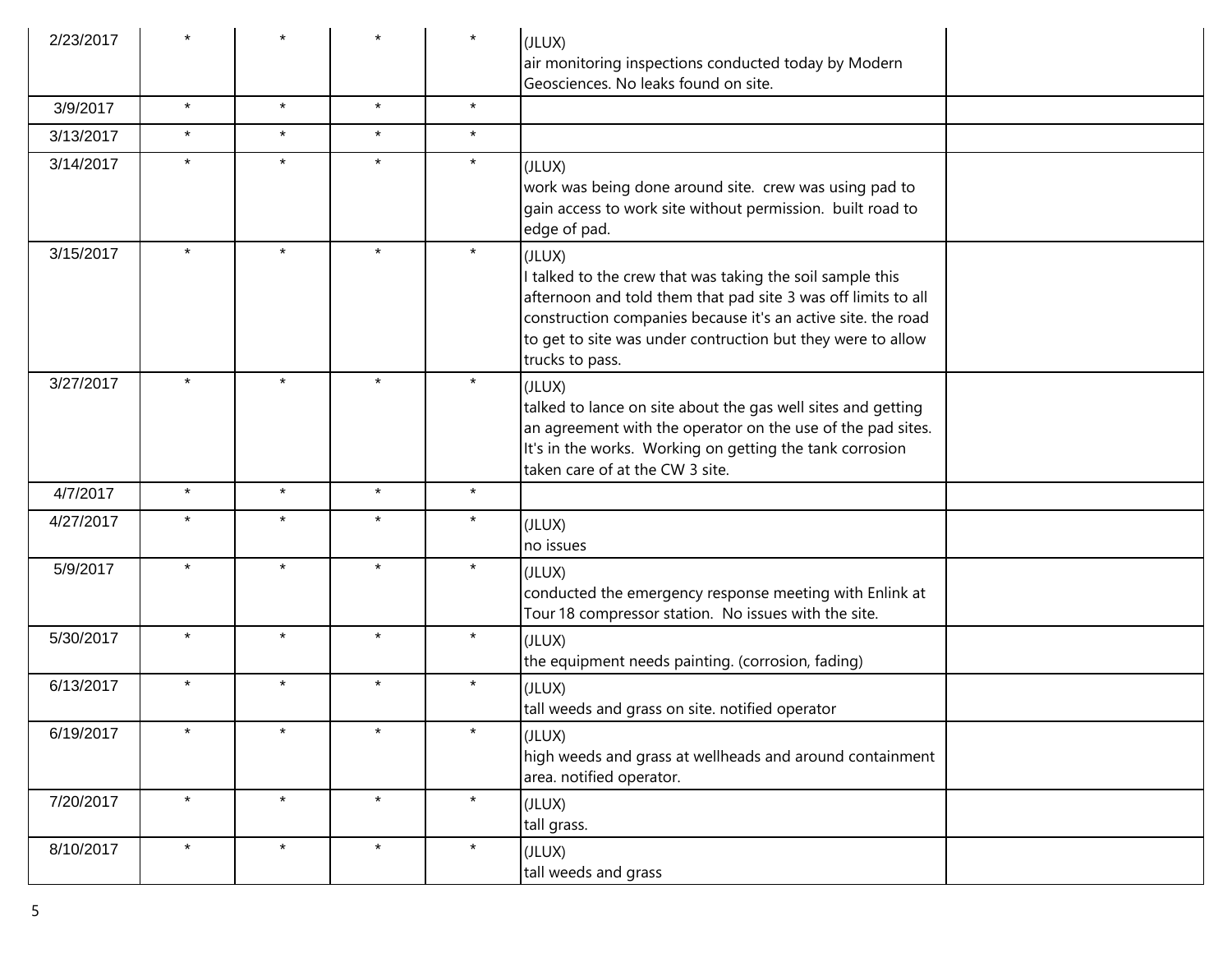| 8/15/2017  |              |              |              | $\star$      | (JLUX)<br>tall grass and weeds around wellhead and containment area.<br>The grass will be cut this week. Air monitoring inspections<br>were conducted today with Modern Geosciences. No leaks<br>were found during inspection.                                                                                                                                                              |  |
|------------|--------------|--------------|--------------|--------------|---------------------------------------------------------------------------------------------------------------------------------------------------------------------------------------------------------------------------------------------------------------------------------------------------------------------------------------------------------------------------------------------|--|
| 8/25/2017  | $\star$      | $\star$      | $\star$      | $\star$      | (JLUX)<br>grass was mowed.                                                                                                                                                                                                                                                                                                                                                                  |  |
| 9/15/2017  | $\star$      | $\star$      | $\star$      | $\star$      |                                                                                                                                                                                                                                                                                                                                                                                             |  |
| 9/21/2017  | $\star$      | $\star$      | $\star$      | $\star$      |                                                                                                                                                                                                                                                                                                                                                                                             |  |
| 9/25/2017  | $\star$      | $\star$      | $\star$      | $\star$      |                                                                                                                                                                                                                                                                                                                                                                                             |  |
| 10/11/2017 | $\star$      | $\star$      | $\star$      | $\star$      | (JLUX)<br>tall weeds and grass around wellheads                                                                                                                                                                                                                                                                                                                                             |  |
| 10/18/2017 | $\star$      | $\star$      | $\star$      | $\star$      | (JLUX)<br>surveyor on phase 2 staking water line easement. CW3 pad<br>has tall weeds at wellheads.                                                                                                                                                                                                                                                                                          |  |
| 10/27/2017 | $\star$      | $\star$      | $\star$      | $\star$      |                                                                                                                                                                                                                                                                                                                                                                                             |  |
| 11/21/2017 | $\star$      | $\star$      | $\star$      | $\star$      | (JLUX)<br>conducted monthly inspection. no leaks found on site.                                                                                                                                                                                                                                                                                                                             |  |
| 12/8/2017  | $\star$      | $\star$      | $\star$      | $\star$      | (JLUX)<br>No issues                                                                                                                                                                                                                                                                                                                                                                         |  |
| 12/15/2017 | $\star$      | $\star$      | $\star$      | $\star$      | (JLUX)<br>No issues.                                                                                                                                                                                                                                                                                                                                                                        |  |
| 1/16/2018  | $\mathsf{X}$ | $\mathsf{X}$ | $\mathsf{X}$ | $\mathsf{X}$ | (JLUX)<br>a (Pro Well Service) work over rig was on location today. The<br>rig was rigged up but the wellhead was not taken off yet. All<br>equipment and truck was on site. No 10-day notice was<br>given to work on well. No work is to be done on the wells<br>until transfer of permits, bonds, and insurance has been<br>completed by new operator (Felderhoff Production<br>Company). |  |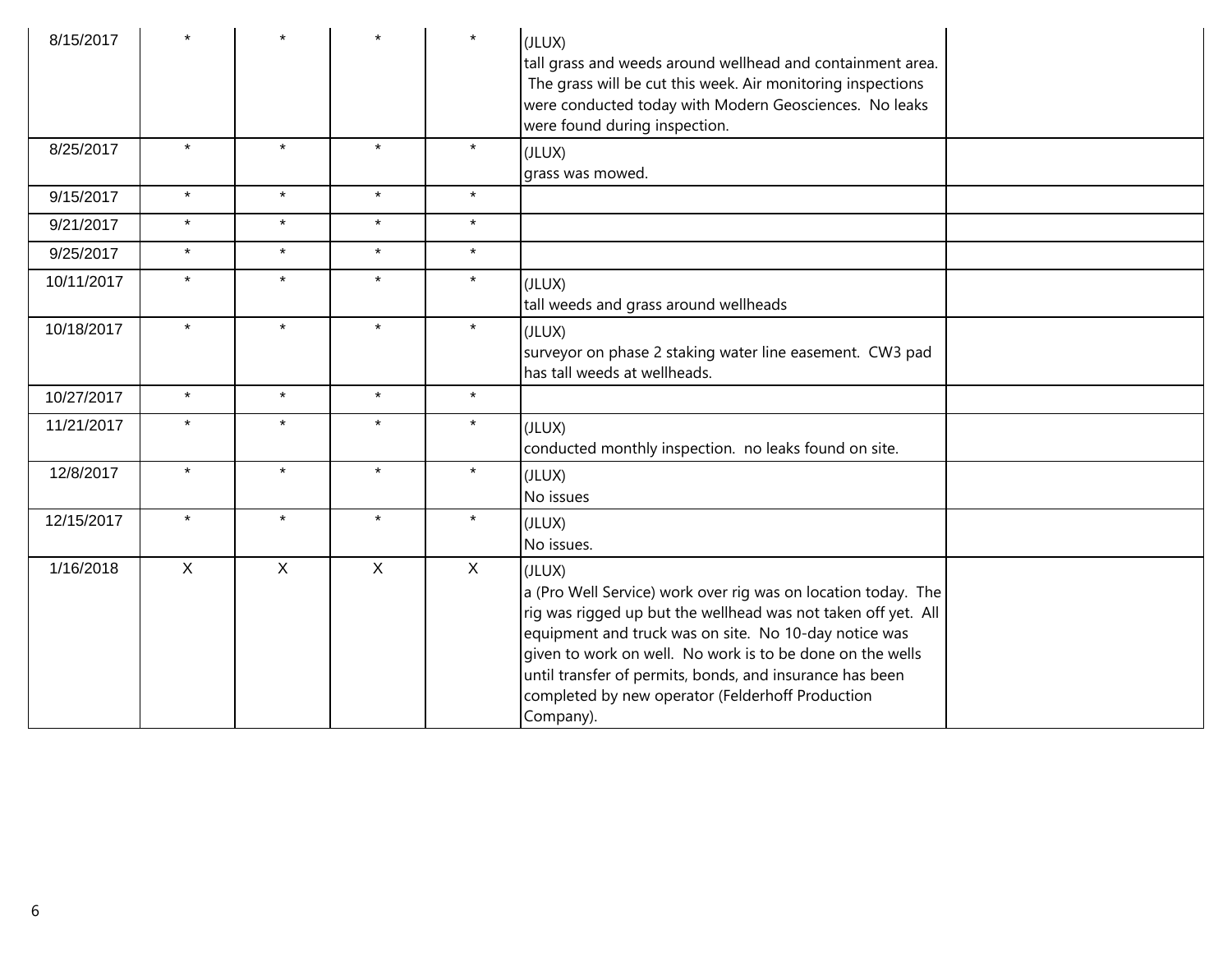| 1/29/2018 | X              | X              | X            | $\star$      | (JLUX)<br>conducted an inspection today. I found a water leak coming<br>from the tanks inside the containment area. The water<br>found a hole in the containment area and left the pad. The<br>water traveled down the dirt road and went into the creek.<br>The water truck came and removed all the water from the<br>containment area and tanks. I took 3 water samples and the<br>operator was going to take several samples as well. |
|-----------|----------------|----------------|--------------|--------------|-------------------------------------------------------------------------------------------------------------------------------------------------------------------------------------------------------------------------------------------------------------------------------------------------------------------------------------------------------------------------------------------------------------------------------------------|
| 1/30/2018 | $\mathsf{X}$   | $\mathsf{X}$   | $\mathsf{X}$ | $\star$      | (JLUX)<br>Matt Green and i took a soil and water samples from site. a<br>water truck was on site pumping out the water from<br>containment area. operator was going to treat dirt and clean<br>out stream by hand tomorrow.                                                                                                                                                                                                               |
| 2/6/2018  | $\mathsf{X}$   | X              | $\mathsf{X}$ | $\mathsf{X}$ | (JLUX)<br>no issues. wells are shut in at this time.                                                                                                                                                                                                                                                                                                                                                                                      |
| 2/14/2018 | $\mathsf{X}$   | $\mathsf{X}$   | $\mathsf{X}$ | X            | (JLUX)<br>conducted inspection. wells are shut in at this time.                                                                                                                                                                                                                                                                                                                                                                           |
| 3/6/2018  | $\mathsf{X}$   | $\pmb{\times}$ | $\mathsf{X}$ | X            | (JLUX)<br>gas wells are shut in at this time. no issues.                                                                                                                                                                                                                                                                                                                                                                                  |
| 3/26/2018 | $\mathsf{X}$   | $\mathsf{X}$   | $\mathsf{X}$ | X            | (JLUX)<br>Air monitoring inspection was conducted by Modern<br>Geosciences today. No leaks were found on site. Wells are<br>still shut in.                                                                                                                                                                                                                                                                                                |
| 4/4/2018  | $\mathsf{X}$   | $\mathsf{X}$   | $\mathsf{X}$ | $\mathsf{X}$ | (JLUX)<br>wells are shut in. Operator plans on plugging the wells in a<br>few months.                                                                                                                                                                                                                                                                                                                                                     |
| 4/19/2018 | $\mathsf{X}$   | X              | $\mathsf{X}$ | X            | (JLUX)<br>no issues on site                                                                                                                                                                                                                                                                                                                                                                                                               |
| 5/7/2018  | $\mathsf{X}$   | $\mathsf{X}$   | $\mathsf{X}$ | $\mathsf{X}$ | (JLUX)<br>nothing has changed on site. wells are shut in                                                                                                                                                                                                                                                                                                                                                                                  |
| 6/12/2018 | X              | X              | $\mathsf{X}$ | $\mathsf X$  | (JLUX)<br>The site has not changed. wells shut in.                                                                                                                                                                                                                                                                                                                                                                                        |
| 6/27/2018 | X              | $\mathsf{X}$   | $\mathsf{X}$ | X            | (JLUX)<br>site has not changed.                                                                                                                                                                                                                                                                                                                                                                                                           |
| 7/16/2018 | $\mathsf{X}^-$ | $\mathsf X$    | $\mathsf X$  | X            | (JLUX)<br>tall weeds and grass on site. wells shut in.                                                                                                                                                                                                                                                                                                                                                                                    |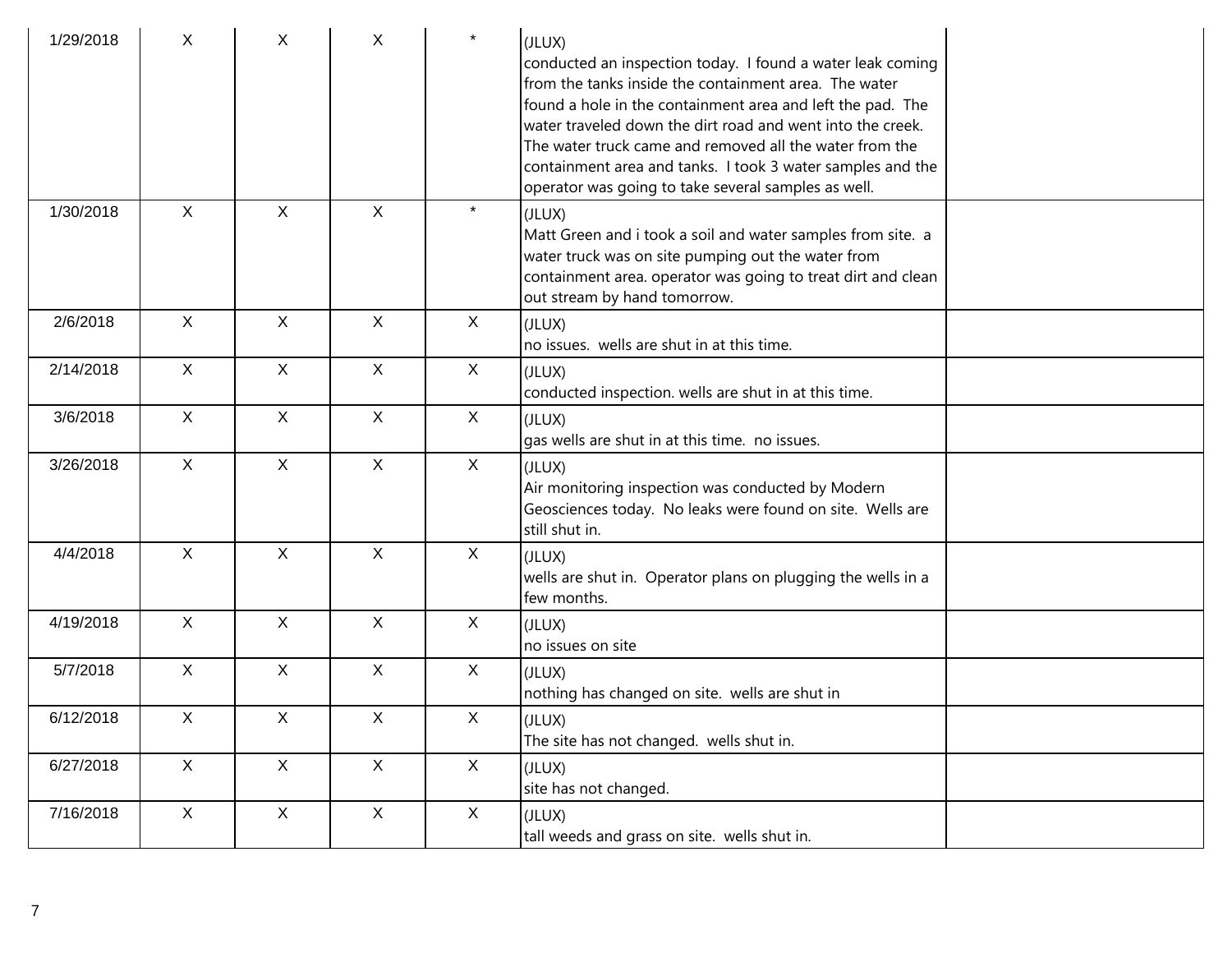| 7/26/2018  | X            | X            | X            | $\mathsf{X}$ | (JLUX)<br>no change.                                                                                                                                                                                                                                                                                                                         |  |
|------------|--------------|--------------|--------------|--------------|----------------------------------------------------------------------------------------------------------------------------------------------------------------------------------------------------------------------------------------------------------------------------------------------------------------------------------------------|--|
| 8/23/2018  | X            | $\mathsf{X}$ | $\mathsf{X}$ | $\mathsf{X}$ | (JLUX)<br>no issues. well are shut in and waiting to get Plugged and<br>Abandoned by operator.                                                                                                                                                                                                                                               |  |
| 9/24/2018  | X            | $\mathsf{X}$ | $\mathsf{X}$ | $\mathsf{X}$ | (JLUX)<br>air monitoring inspections with Modern Geosciences today.<br>No leaks found on site.                                                                                                                                                                                                                                               |  |
| 10/22/2018 | $\mathsf{X}$ | $\mathsf{X}$ | $\mathsf{X}$ | $\mathsf{X}$ | (JLUX)<br>no changes to site. Operator still plans on P&A this site.                                                                                                                                                                                                                                                                         |  |
| 11/28/2018 | $\mathsf{X}$ | $\mathsf{X}$ | X            | $\mathsf{X}$ | (JLUX)<br>no changes.                                                                                                                                                                                                                                                                                                                        |  |
| 12/5/2018  | $\mathsf{X}$ | $\mathsf{X}$ | $\mathsf{X}$ | $\mathsf{X}$ | (JLUX)<br>Matt Green and I went to check on pond and water pump<br>that was installed outside near pad site 3. Everything was<br>good.                                                                                                                                                                                                       |  |
| 12/7/2018  | $\mathsf{X}$ | $\mathsf{X}$ | $\mathsf{X}$ | $\mathsf{X}$ | (JLUX)<br>Matt Woods and I went out to location to check on pond<br>and the other two pads sites that are going away.                                                                                                                                                                                                                        |  |
| 12/11/2018 | $\mathsf{X}$ | X            | X            | $\mathsf{X}$ | (JLUX)<br>no issues. wells are scheduled to be plugged first on Jan.<br>pond is being pumped out this week.                                                                                                                                                                                                                                  |  |
| 12/28/2018 | $\mathsf{X}$ | $\mathsf{X}$ | $\mathsf{X}$ | $\mathsf{X}$ | (JLUX)<br>Matt Woods and I went out to site and checked on pond and<br>pad. water is still being pumped out of pond. pad site is still<br>shut in and operator plans to plug wells.                                                                                                                                                          |  |
| 1/15/2019  | $\mathsf{X}$ | X            | X            | X            | (JLUX)<br>The pond is almost drained. the wells are shut in at this<br>time. A rig will be on site between Jan. 22nd and Jan. 25th<br>to pull pipe out of hole on one well. Wells will not be<br>plugged. No date has been set.                                                                                                              |  |
| 1/29/2019  | X            | $\mathsf{X}$ | $\mathsf{X}$ | $\mathsf{X}$ | (JLUX)<br>A rig is on location today. they killed the well by pumping<br>water down hole then putting the BOP device on the well.<br>Once the well is under control they will start pulling out<br>tubing so that they can plug the well. The work should take<br>all week to plug well and then the rig will move over to the<br>next well. |  |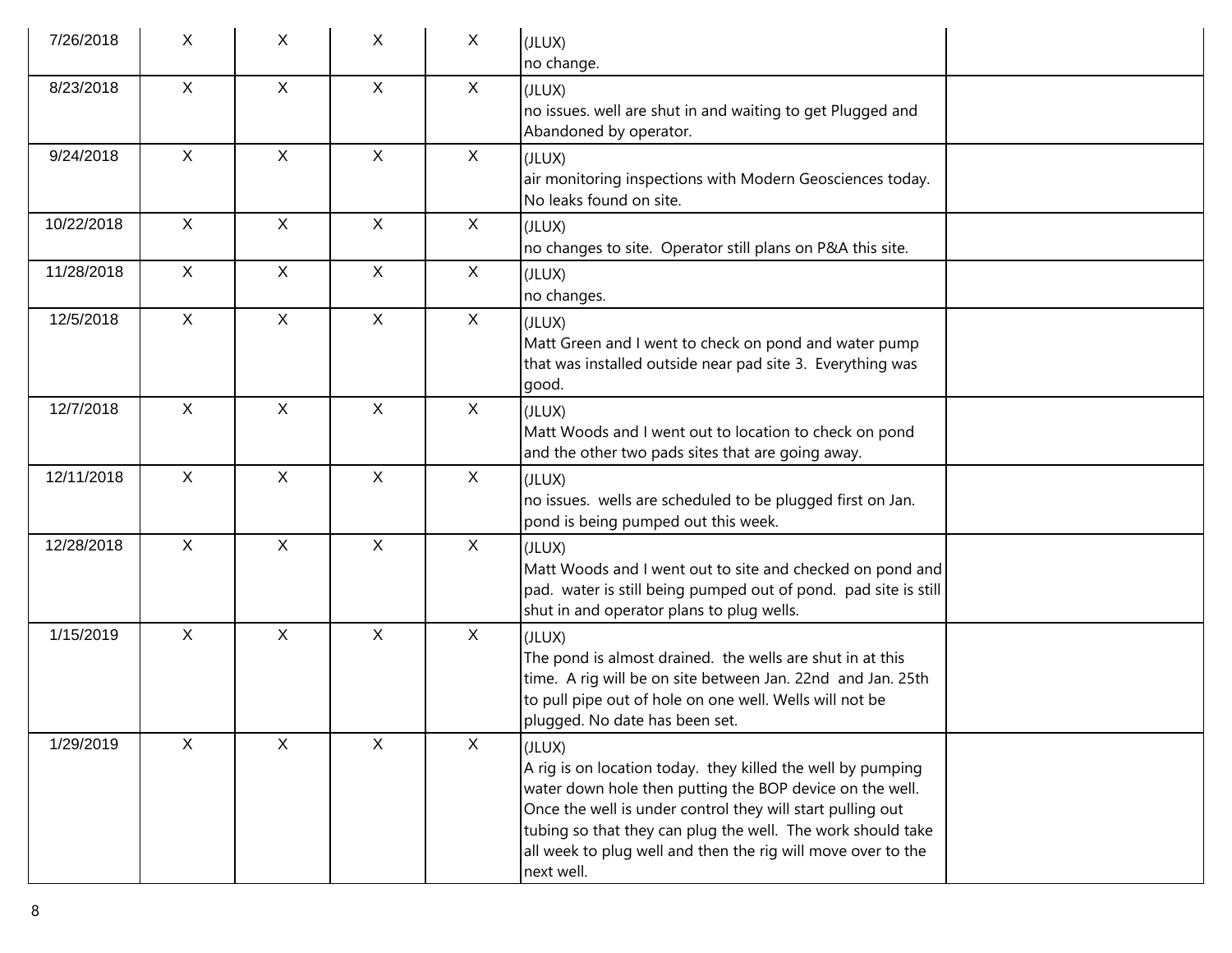| 1/31/2019 | X            | X            | X            | $\mathsf{X}$ | (JLUX)<br>rig on site plugging well 4h. They set castiron bridge plug<br>this morning. didnt pull any casing from hole. set two more<br>plugs and shut down for the day.                                                |
|-----------|--------------|--------------|--------------|--------------|-------------------------------------------------------------------------------------------------------------------------------------------------------------------------------------------------------------------------|
| 2/4/2019  | X            | $\mathsf{X}$ | $\mathsf X$  | $\mathsf{X}$ | (JLUX)<br>They finished the #4H well on Friday and moved over to well<br>#5H today. The crew were pulling tubing out of hole.<br>Setting plugs tomorrow and maybe pulling casing from hole.                             |
| 2/5/2019  | $\sf X$      | $\mathsf{X}$ | $\mathsf{X}$ | $\sf X$      | (JLUX)<br>talked to Pat today (rig supervisor). they are trying the pull<br>casing today but are waiting on jacks. If not successful with<br>jacks then they will perf the well. they set the cast iron plug<br>today.  |
| 2/7/2019  | $\mathsf{X}$ | X            | $\mathsf{X}$ | $\sf X$      | (JLUX)<br>Rig finished plugging the #5H well yesterday and rig down<br>and moved off location. Today they are filling in the pit and<br>capping the wells. Tobby will come back to install the pipe<br>risers on wells. |
| 2/12/2019 | X            | X            | $\mathsf X$  | $\mathsf{X}$ | (JLUX)<br>crew was not working onsite today                                                                                                                                                                             |
| 2/13/2019 | $\mathsf{X}$ | X            | $\mathsf X$  | $\mathsf{X}$ | (JLUX)<br>crew on site backfilled around wells. worked on finishing the<br>grading on the pond.                                                                                                                         |
| 2/20/2019 | $\mathsf{X}$ | $\mathsf{X}$ | $\mathsf{X}$ | $\sf X$      | (JLUX)<br>checked on site. no work was being done today due to the<br>weather.                                                                                                                                          |
| 3/7/2019  | $\mathsf{X}$ | $\mathsf{X}$ | $\mathsf{X}$ | $\mathsf{X}$ | (JLUX)<br>crews were on site breaking down the tanks and<br>containment area. The equipment will be hauled off this<br>week.                                                                                            |
| 3/15/2019 | X            | X            | X            | X            | (JLUX)<br>no work was being done today. they plan on working<br>Monday to remove the remaining scrap metal from pad and<br>start removing base.                                                                         |
| 3/18/2019 | X            | $\mathsf{X}$ | X            | X            | (JLUX)<br>Crew was onsite working on tanks and putting scrap metal in<br>trash container. a truck was onsite to haul off 2 tanks.                                                                                       |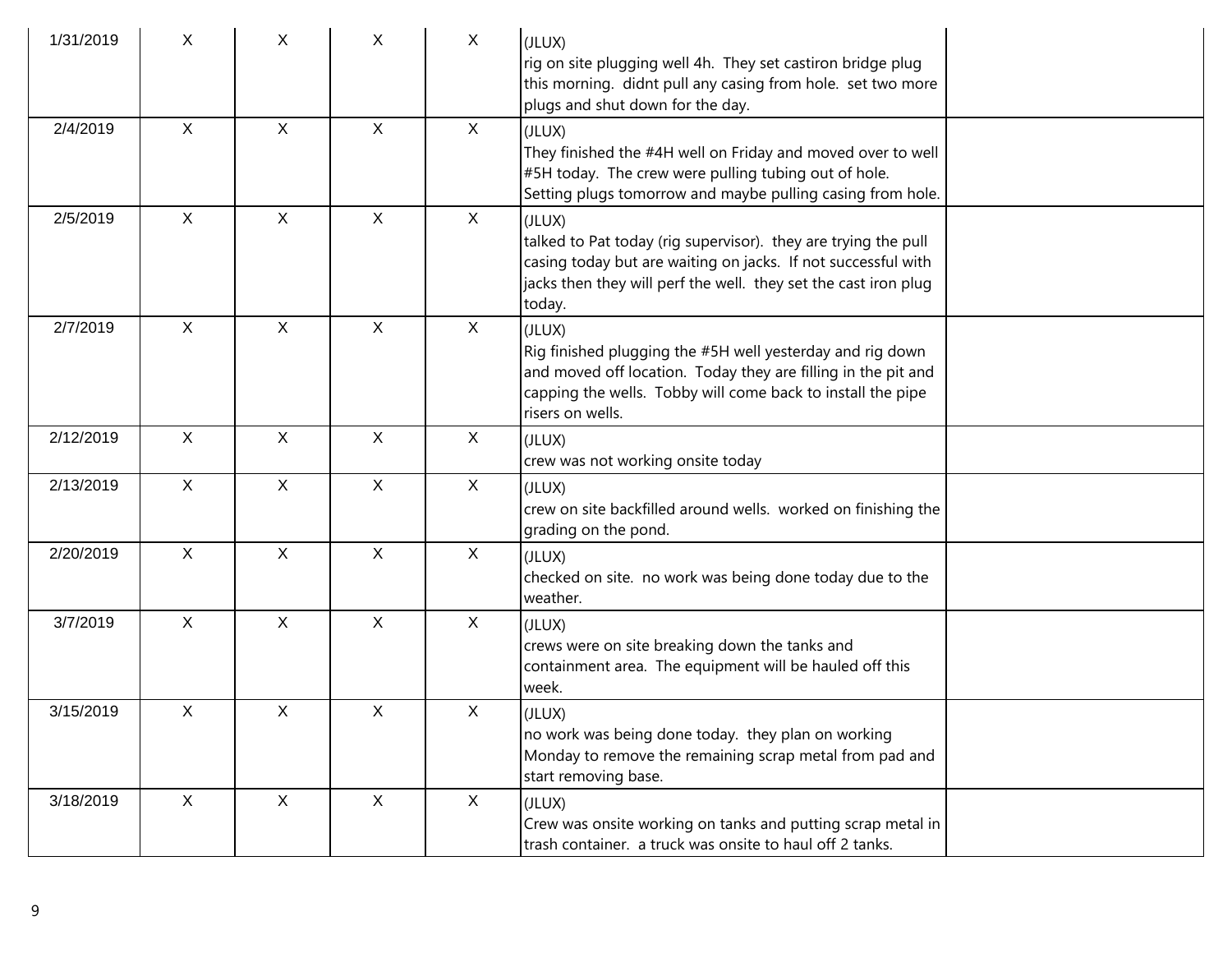| 3/20/2019 | X            | X                         | X            | $\mathsf{X}$ | (JLUX)<br>Truck was on site to haul off two tanks and coming back to<br>get the other tomorrow. Crew on site finishing up removing<br>all the scrap metal from the pad and putting it in the trash<br>container. |
|-----------|--------------|---------------------------|--------------|--------------|------------------------------------------------------------------------------------------------------------------------------------------------------------------------------------------------------------------|
| 3/21/2019 | $\mathsf{X}$ | X                         | $\mathsf{X}$ | X            | (JLUX)<br>the two tanks were removed and have one left to haul off.<br>They were clearing pad of all debris and scrap metal today.<br>Should start scrapping base pad next week.                                 |
| 4/1/2019  | $\mathsf{X}$ | $\mathsf{X}$              | $\mathsf{X}$ | $\mathsf{X}$ | (JLUX)<br>They were working on site today. A guy was on a bulldozer<br>scrapping the pad.                                                                                                                        |
| 4/9/2019  | $\mathsf{X}$ | X                         | X            | X            | (JLUX)<br>the pad site is being reclaimed. they have started to move<br>the base dirt.                                                                                                                           |
| 4/12/2019 | $\mathsf{X}$ | $\mathsf{X}$              | $\mathsf{X}$ | X            | (JLUX)<br>still working on the pad. removing dirt                                                                                                                                                                |
| 4/26/2019 | $\mathsf{X}$ | $\mathsf{X}$              | $\mathsf{X}$ | X            | (JLUX)<br>no work was being done today.                                                                                                                                                                          |
| 5/9/2019  | $\mathsf{X}$ | $\boldsymbol{\mathsf{X}}$ | $\mathsf{X}$ | $\mathsf X$  | (JLUX)<br>no work was being done today.                                                                                                                                                                          |
| 5/30/2019 | $\mathsf{X}$ | $\mathsf{X}$              | $\mathsf{X}$ | X            | (JLUX)<br>no work was being done today.                                                                                                                                                                          |
| 6/14/2019 | $\mathsf X$  | $\mathsf X$               | $\mathsf{X}$ | X            | (JLUX)<br>no work was being done today                                                                                                                                                                           |
| 6/28/2019 | $\mathsf{X}$ | $\mathsf{X}$              | $\mathsf{X}$ | $\mathsf{X}$ | (JLUX)<br>looked like someone had been working on the pad the last<br>few days but they were not working today.                                                                                                  |
| 7/5/2019  | $\mathsf{X}$ | X                         | $\mathsf{X}$ | X            | (JLUX)<br>no work todday but i talked to Tobby and they will be out<br>next week to work on pads.                                                                                                                |
| 7/12/2019 | $\mathsf{X}$ | $\mathsf{X}$              | $\mathsf{X}$ | $\mathsf{X}$ | (JLUX)<br>no work today.                                                                                                                                                                                         |
| 7/18/2019 | X            | $\mathsf{X}$              | $\mathsf{X}$ | X            | (JLUX)<br>some work was done today. no one was onsite when i drove<br>on location.                                                                                                                               |